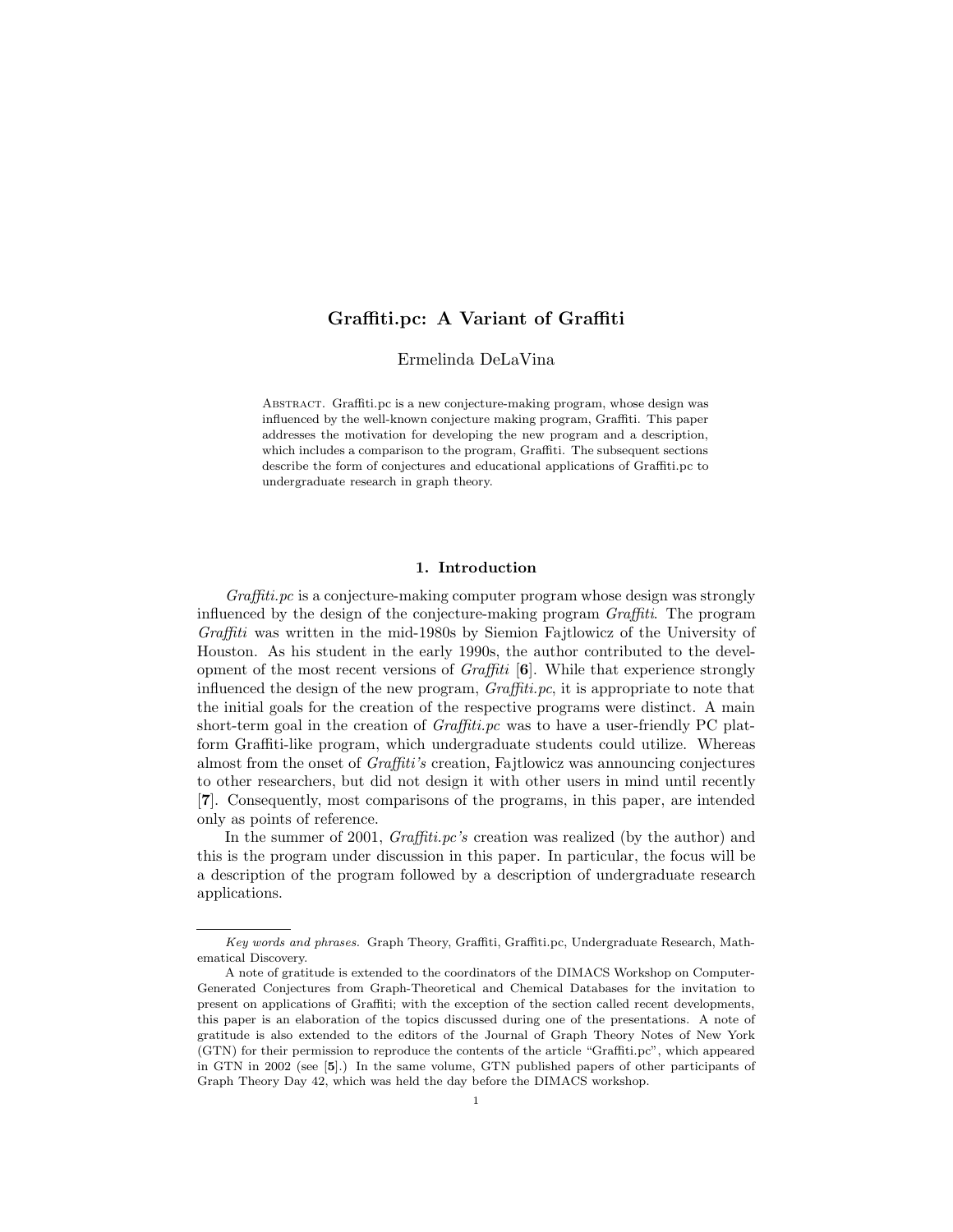#### 2 ERMELINDA DELAVINA

| <b>V</b> &Graffitipc - [Graffiti.pc] |                                                                                                                                                     | $ \Box$ $\times$                                            |
|--------------------------------------|-----------------------------------------------------------------------------------------------------------------------------------------------------|-------------------------------------------------------------|
| O File                               |                                                                                                                                                     | <u> 니리지</u>                                                 |
| <b>Instructions</b>                  |                                                                                                                                                     |                                                             |
| Step 1:                              | you must first select models and<br>concepts for your database                                                                                      | select now                                                  |
| Step 2:                              | now to actually build the database you must<br>execute the C++ program buildDBS.exe.<br>This program must terminate before<br>proceeding to Step 3. | buildDBS.exe                                                |
| Step $3$ :                           | next you must set the program<br>parameters for generating conjectures.                                                                             | set now                                                     |
| Step 4:                              | now to generate conjectures you must<br>execute the C++ program<br>dalmatians exe                                                                   | dalmatians.exe                                              |
| Step $5:$                            | view conjectures or add a<br>counter-example                                                                                                        | view<br>conjectures                                         |
| Misc:                                | Inspect Database                                                                                                                                    | Misc                                                        |
|                                      |                                                                                                                                                     | copyright @ 2001<br>Ermelinda DeLaVina<br>delavinae@uhd.edu |

Figure 1. *Graffiti.pc* Interface.

## **2. Graffiti.pc Description**

Given a collection of mathematical objects, in this case a collection of graphs<sup>1</sup>, which will be referred to as models, and a collection of numerical invariants, computable for each model, *Graffiti.pc* generates a system of inequalities (conjectures) between combinations of the invariants. The three integral components of *Graffiti.pc* consist of the C++ subprograms BuildDbs, dalmatians, and the Visual Basic user interface (see Figure 1.) The subprogram BuildDbs builds a two dimensional database indexed by models and invariants. The database generated by BuildDbs is input for the subprogram dalmatians, which implements Siemion Fajtlowicz's dalmatian heuristic for generating conjectures; we describe the heuristic in detail in the following section. As seen in Figure 1, the user interface provides for user selection of models and invariants, execution of the Builddbs subprogram, user selection of parameters for, and execution of, the dalmatians subprogram. In addition to the database generated by Builddbs, the subprogram dalmatians expects the user to select a fixed invariant<sup>2</sup>, and a relation (inequality or equality). Given this input,

<sup>&</sup>lt;sup>1</sup>Thus far, Graffiti.pc has only been utilized with graphs as mathematical objects, however, Graffiti has been utilized with other objects such as polygons and sequences (see [**9**].)

<sup>&</sup>lt;sup>2</sup>In practice, a term (algebraic express) can be fixed, but this option is not available through the interface at this time.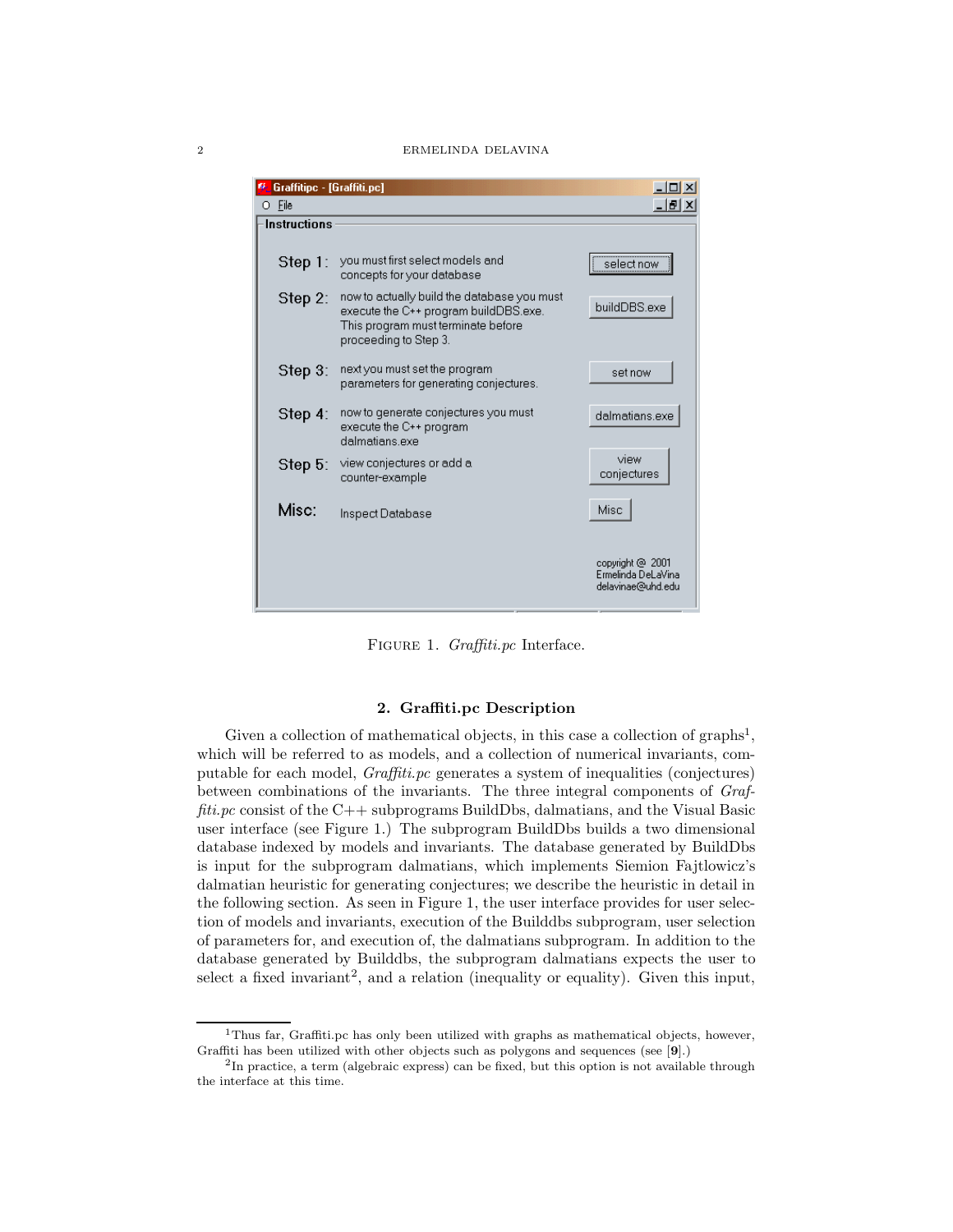the dalmatians subprogram generates conjectures; in section 2.2, we provide an example of this process. During or after its execution the user may view conjectures, submit counterexample(s), and choose to re-execute<sup>3</sup> the dalmatians subprogram.

By comparison to *Graffiti's* database support program Algernon, in 2001 *Graffiti.pc*'s BuildDbs was limited in the number of available graph theoretical invariants. At its inception, it had the capability of generating about one hundred and thirty graph theoretical invariants, most of which were on degree and distance invariants of a graph, its complement graph and its second power graph<sup>4</sup>. However, *Graffiti.pc*'s dalmatians subprogram very closely implements the principles of Fajtlowicz's dalmatian heuristic as described in the next section; a more detailed description is found in [**4**]. Overall, the most striking difference is *Graffiti.pc's* graphical user interface, since *Graffiti* is a Unix platform, menu and file driven program. Moreover, while both programs allow the user to select the relation, invariants and graphs for the database, another noticeable difference is that *Graffiti.pc* allows a user control over the algebraic operations utilized to generate expressions that result in conjectures.

**2.1. The Dalmatian Heuristic.** Siemion Fajtlowicz's conjecture-making *dalmatian heuristic* was described by him in [**6**] as follows:

"The program keeps track of conjectures made in the past and when it runs across a new candidate for a conjecture then first of all it verifies if there is an example (in the database) demonstrating that the conjecture does not follow from the previous conjectures. If there is no such example then the conjecture is rejected as noninformative. If there is one, then the program proceeds with testing the correctness of the conjecture, and finally it verifies whether the conjecture should be rejected by one of its other heuristics. If the conjecture is accepted by the program then the list of conjectures is revised and those conjectures which are less informative than the new one are removed from the list and stored separately in the case the new conjecture will be refuted in the future".

As in *Graffiti*, for each conjecture selected by the program to appear on its list of reported conjectures, the number of models in the database for which the relation  $(\leq$  $, \geq, or =$ ), between the (user) selected invariant and (program) conjectured bound, is actually equality is called the *touch number* of the conjecture.

The implementation of the *dalmatian heuristic* by *Graffiti.pc* begins in the same manner as described by Fajtlowicz. The first step in which it differs is that before accepting a relation as a conjecture, the program first verifies if the touch number is at least the user-specified minimum touch number. The option of a minimum touch number was motivated by the experience of working on conjectures of *Graffiti*. The next step in which the dalmatian implementation differs is in the removal of conjectures. In *Graffiti.pc*, a variant of the *irin heuristic*<sup>5</sup> [**8**] is used first to remove conjectures if they follow by transitivity from the new conjecture. Note that in

 $3$ At this time, *Graffiti.pc*, unlike *Graffiti*, does not have an option for resuming the generation of conjectures.

<sup>&</sup>lt;sup>4</sup>The second power of a graph  $G = (V, E)$ , is the graph on vertex set V such that two vertices are adjacent if and only if the vertices are at distance at most two in the graph G.

 $5$ *Irin* is a heuristic which rejects conjectures if they follow by transitivity from other conjectures made by the program.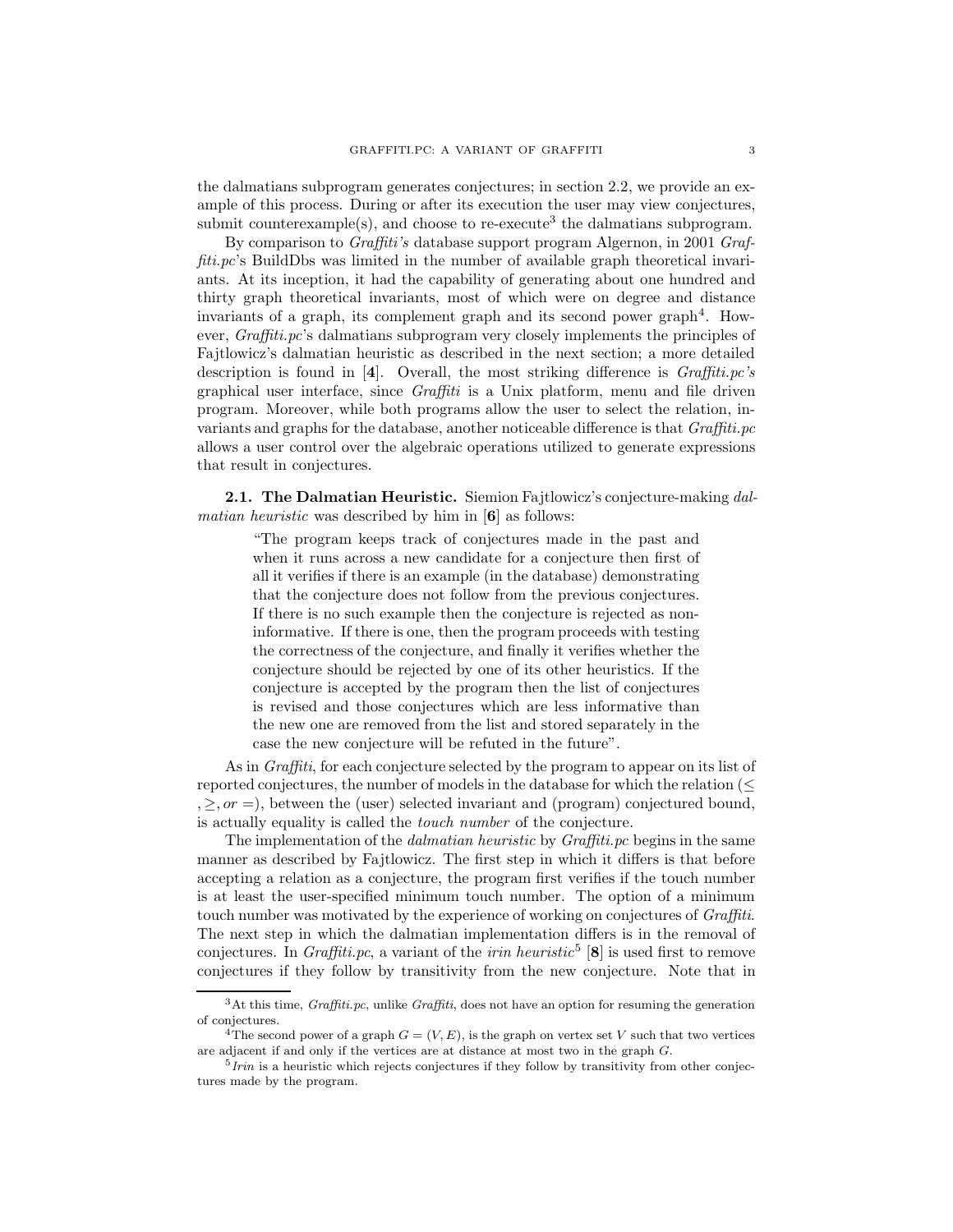#### 4 ERMELINDA DELAVINA

Fajtlowicz's description of the dalmatian heuristic the removal of such conjectures is accomplished in any case, however for *Graffiti.pc* the decision was made to seize the opportunity to report such relations. The results are stored separately as they are not a part of the dalmatians list of conjectures. An example of such a conjecture is described in the next section.

The above-mentioned differences in the dalmatian heuristic implementations of the two programs are minor. The central ideas remain the same; put simply, the programs accept a new conjecture if it contributes something new to the current list of conjectures, and they both remove existing conjectures (from a maintained list of accepted conjectures) if the new conjecture is better. In practice, the dalmatian heuristic stops if and only if for every graph  $G$  in the database there exists a conjecture on the list whose touch number was contributed to by the graph. Thus in addition to providing a list of conjectured bounds, say  $c_1, c_2, ..., c_k$ , for a userselected term, say  $x$ , the entire list is interpreted as the following conjecture. For the sake of example, let us assume that the  $c_i$  are lower bounds on x, that is for every  $i, x \geq c_i$ .

For every graph  $G$  in a class of graphs (represented in the database),

 $x = \text{maximum of } \{c_1, c_2, ..., c_k\}.$ 

**2.2. Form of Conjectures.** Likewise as in *Graffiti* (versions after 1992), conjectures are inequalities between terms of a Σ-Algebra, on the set of invariants in the database, together with binary, and unary operations. In *Graffiti.pc* a term is represented as a *syntax tree*, that is, a tree in which each node represents an operator and the children of the node represent the operands. At present, *Graffiti.pc* provides fourteen unary operations and five binary operations. Examples of such operations are the reciprocal, the natural logarithm, ceiling, addition, and multiplication.

Below are three conjectures for trees (connected acyclic graphs) of highest touch number (each greater than 30% of the size of the model set) generated by *Graffiti.pc*. Conjecture 2.4 is a product of the *irin heuristic* implemented by the program as described previously. They are all correct; the first two are easily proven and the last two are a bit more challenging as exercises. Further, since the relation in Conjecture 2.3 is valid for all simple graphs, we note that, at present, the *echo heuristic*<sup>6</sup> has not been implemented in *Graffiti.pc*.

For the listed conjectures, the program parameters were set as follows. The fixed term was the path covering number, the relation was greater than or equal and the minimum touch was set to fifty. The model set was comprised of all trees on fewer than twelve vertices, as generated by Brendan McKay's program *makeg* [**10**], and a hodgepodge of 26 other trees. The invariant set was comprised of 68 of the available invariants.

The *path covering number* of a graph G, denoted by  $\rho(G)$ , is the minimum number of vertex disjoint paths needed to cover the vertices of the graph. The *number of leaves* of a tree is the number of vertices of degree one. We put  $\Delta(G)$  to be the maximum degree of a graph G.

CONJECTURE 2.1. If the graph G is a tree, then  $\rho(G) \geq \Delta(G) - 1$ . CONJECTURE 2.2. If the graph G is a tree, then  $\rho(G) \geq \lceil \frac{\text{number of leaves}}{2} \rceil$ .

<sup>&</sup>lt;sup>6</sup>The *echo heuristic* was described by Fajtlowicz in  $[8]$  as a heuristic that rejects conjectures about a property of graphs if they can be generalized to a more general property of graphs.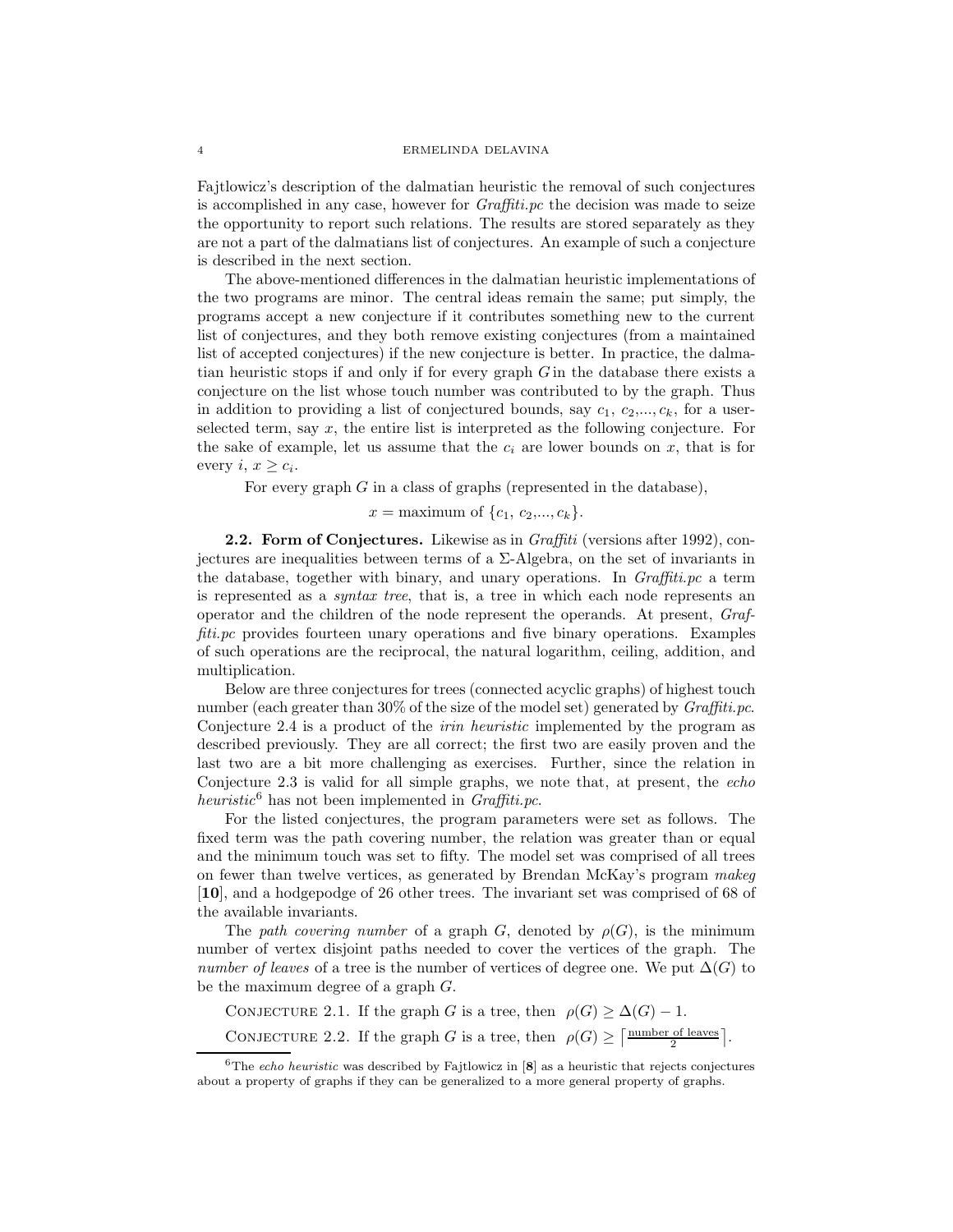Let  $\alpha(G)$  denote the maximum number of vertices of the graph which are pairwise non-adjacent (i.e. the *independence number* of a graph) and  $n(G)$  the number of vertices of a graph.

CONJECTURE 2.3. If the graph G is a tree, then  $\rho(G) \geq 2\alpha(G) - n(G)$ .

Let  $E(v)$  be the number of vertices at even distance from vertex v. Let  $E_{max}$ be the maximum of  $E(v)$  over all vertices of the graph, and similarly let  $E_{min}$  be the minimum of  $E(v)$  over all vertices of the graph.

CONJECTURE 2.4. If the graph G is a tree, then  $2\alpha(G)-n(G) \geq E_{max}-E_{min}$ .

The main objective for listing the conjectures in this paper was to demonstrate the algebraic form of conjectures. We observe that it seems that the main difference between an educational and research version of the program is the simplicity of the invariant set. Thus, given *Graffiti.pc*'s limited invariant set, only conjectures for which the dalmatians program reported a significantly high touch number were reported. From experience, as was the case in this execution of the program, it seems that conjectures of high touch number (relative to the model set) are usually correct.

On a technical note, the first two conjectures appeared almost immediately and a while later the program reported that  $\rho(G) \geq E_{max} - E_{min}$ , which several hours later was replaced by the third conjecture listed above. The program did not stop by reaching the halting condition. The program execution was interrupted (after it ran for a day), at which time there were 120 trees in the database that did not contribute to the touch number of any conjecture on the list.

## **3. Educational Application**

*Graffiti.pc's* initial application was primarily educational. In particular, undergraduate students have used the program's conjectures as the topic of their senior projects<sup>7</sup>. Barbara Chervenka's project was completed in December 2001; her activities and results are described in this paper. The first phase of her project was to resolve conjectures, which were lower bounds on the sum of the independence number and the clique number<sup>8</sup> of a graph. Courtesy of Siemion Fajtlowicz and the University of Houston Mathematics Department, conjectures of this phase of her project were generated by *Graffiti* on that campus' alpha computers.

At about the time that the topic for conjectures was changed, which was also about the same time that *Graffiti.pc* was created, Fajtlowicz announced a set of rules to follow while working on conjectures. The rules are called the *Red Burton rules* [**7**]. With the previously mentioned changes in place, Chervenka began the second phase of her senior project. The input for the program was the database, which was composed of the complete graph on one vertex as the model set, and the *alpha-core number* (the number of vertices common to all maximum independent sets) and invariants of the degree sequence of a graph as the invariant set. The fixed invariant was the alpha-core number, and the relation was greater than or

<sup>7</sup>Senior projects at the University of Houston-Downtown are intensive studies under the guidance of a member of the mathematics faculty which culminate in an individually researched and formally written report and oral presentation.

 ${}^8$ The *clique number* of a graph is the maximum number of vertices of the graph which are pairwise adjacent.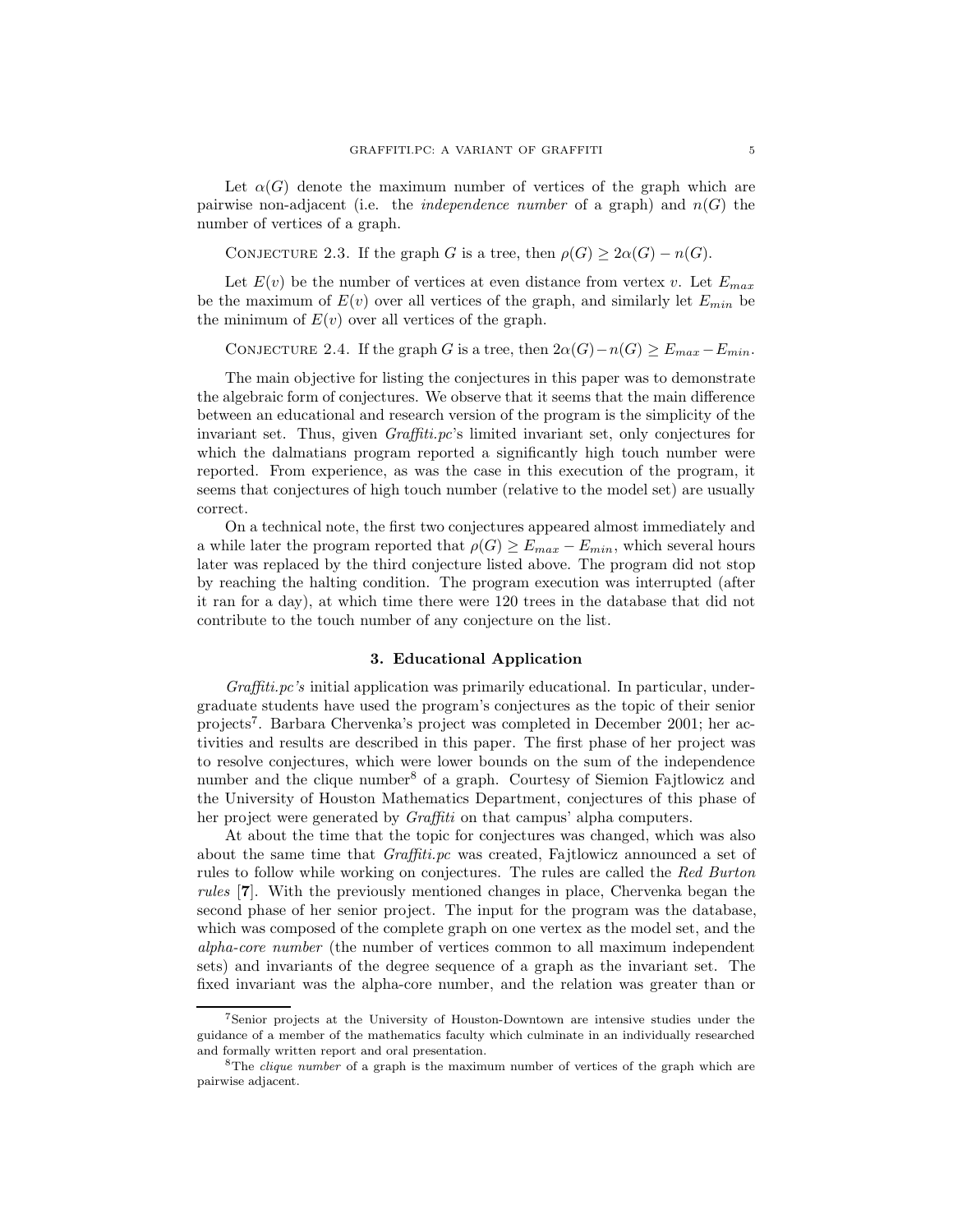#### 6 ERMELINDA DELAVINA

equal. A modification of the Red Burton rules, which are described below, were utilized for this project.

- 1. The first conjecture to appear on the list will be resolved. (Note that in *Graffiti.pc*, if the conjectures remain unsorted by touch number then it is usually the case that the first is the most simply stated conjecture).
- 2. If the resolved conjecture is false then find the minimum number of vertices in a counterexample, and next the minimum number of edges of a counterexample with the minimum number of vertices. In this case, the counterexample is added to the database.
- 3. If the resolved conjecture is true then characterize the case of equality and determine if one can verify in polynomial time that a graph has the characterization described. In the case that such a characterization is accomplished, graphs from the class are forbidden from the database; further, any counterexamples for subsequent conjectures cannot be in this class of graphs. Otherwise, the next conjecture on the list is resolved.

After about two months into the second phase of the project, her partial result was a characterization of the alpha-core number in terms of concepts involving only the degree sequence of a graph for the class of graphs comprised of stars, complete graphs, complete graphs minus an edge, complete graphs minus a triangle, and complete graphs minus a triangle and minus an edge disjoint from the triangle. Her result is stated as follows.

Let G be a simple graph,  $E(G)$  its set of edges, and  $\overline{G}$  the complement graph of G. Let  $K_m$  denote a complete graph on m vertices, and let  $\overline{K_m}$  denote the m-vertex graph with no edges. Let  $K_{3,2}$  denote the complete bipartite graph with the parts having 3 and 2 vertices, respectively. The *join* of graphs G and H is the graph obtained from the union of G and H by adding edges  $\{u, v\}$  where u is a vertex of G and v is a vertex of H. The *alpha-core number* of G, denoted by  $\alpha_c(G)$ , is the cardinality of the intersection of all maximum independent sets of the graph G. The *length of a graph* G is defined as the square root of the sum of the squares of degrees of the vertices of G.

Theorem 3.1 (Chervenka [**2**]). *If* G *is a simple connected graph,*

 $\alpha_c(G) =$  $\sqrt{ }$  $\int$  $\overline{\mathcal{L}}$  $\left| E(G) \right|$  *if*  $G \simeq \text{join}(K_1, D_m)$  *for*  $m \geq 2$  $2|E(\overline{G})|$  *if*  $G \simeq K_m$  or join( $K_m, D_2$ ) for  $m \geq 2$  $\lfloor Length(G) \rfloor$  *if*  $G \simeq join(K_m, D_3)$  *for*  $m \geq 2$  *or*  $\text{join}(K_m, K_{3,2}) \text{ for } m \geq 0$ *?*

At the end of her project the pending list (List 11) of conjectures for simple connected graphs was as follows:

If G is not isomorphic to  $K_m$ , join $(K_m, D_2)$  for  $m \geq 2$ , join $(K_1, D_m)$ for  $m \geq 2$ , join $(K_m, D_3)$  for  $m \geq 2$  nor join $(K_m, K_{3,2})$  for  $m \geq 0$ , then

1.  $\alpha_c(G) \leq 1+2$ nd smallest element in the set of degrees of G.

2.  $\alpha_c(G) \leq 1+$  the maximum degree of the complement of G.

3.  $\alpha_c(G) \leq 2 *$  (the frequency of the maximum degree of G).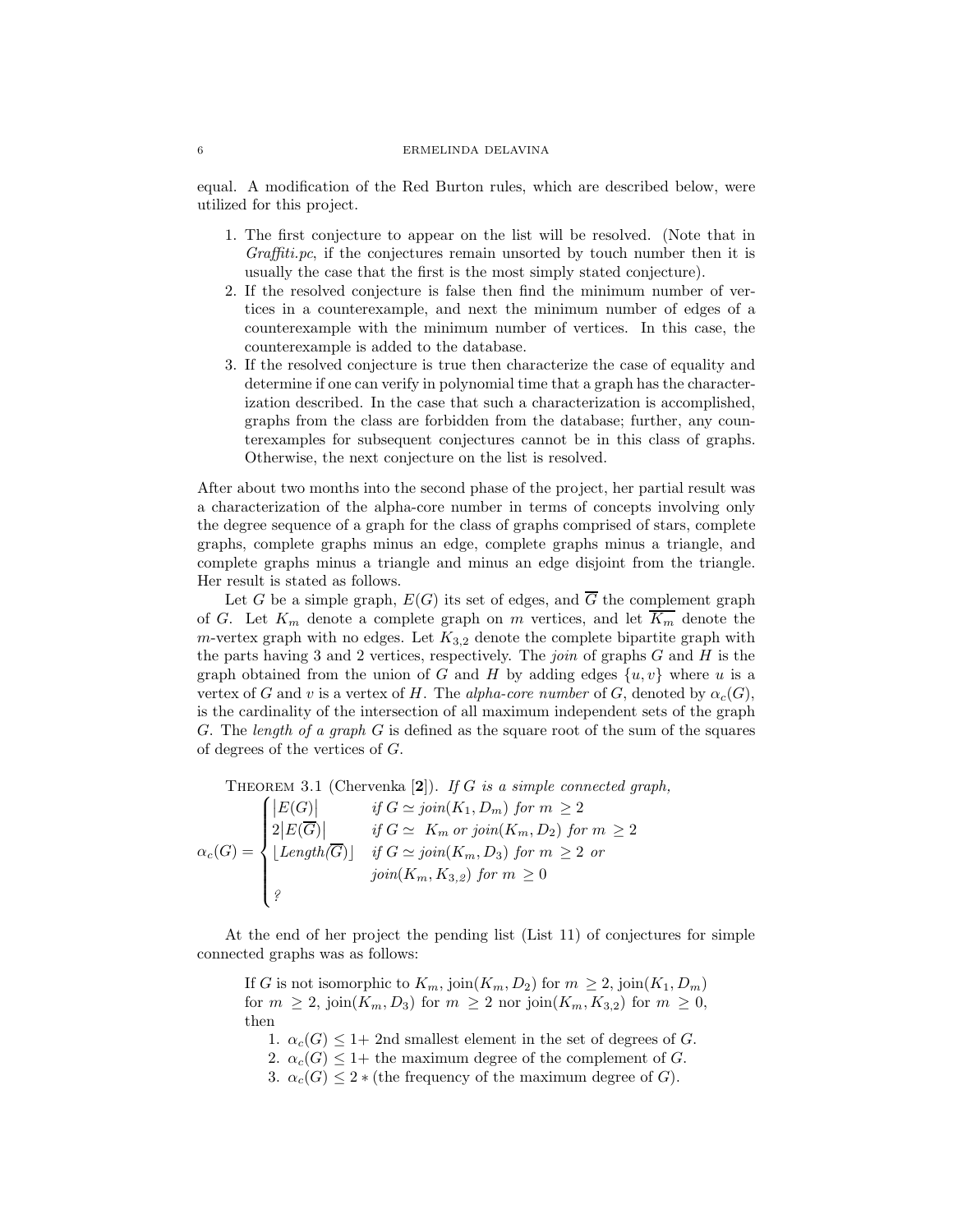Formally, the project ended; nevertheless, Chervenka determined that the first and last conjectures are false and the second is true. The next step called for the determination of a smallest counterexample to the first statement.

During the first phase of the project, the goal of working on conjectures was simply to resolve as many as possible. However, through some appropriate prompting of the student, the program's response to counterexamples was emphasized. As a result, she eventually learned to look for families of counterexamples, special classes of graphs on which the conjecture may be true, and to characterize the case of equality for a proven conjecture. Moreover, in the early phase of the project she was encouraged to find counterexamples on the smallest possible number of vertices and then the smallest number of edges on that number of vertices. Early on, one motivation for this was to provide statements relevant to conjectures, that required proof, but eventually in the second phase of the project, this skill was compulsory. By the end of the project, Chervenka had examined, in varying degrees, over 80 conjectures, and almost half were resolved. The chronology and details of which are described in her senior project report [**2**]. Aside from the obvious difference of the selected term, the first phase and second phase of her project differed in that the conjectures generated by *Graffiti* were announced by the author (as the research advisor), whereas by list 3 of the second phase, she was reporting the conjectures as she was the user of *Graffiti.pc*.

In addition to providing the previously cited student research opportunities, another advantage of using *Graffiti.pc* (and *Graffiti*) as a pedagogical tool was that, by the nature of how the programs were utilized, the difficulty level of conjectures increased as the students' knowledge and the number of graphs in the database increased. Further, as an educator, the abundance of good problems accessible to students, even undergraduate students, was stimulating. But the potential is even greater as Fajtlowicz observed in [**7**], "If the students wish to, they may, run the program according to their own rules or simply by working on conjectures of their own choice, ending up with highly personalized exercises and problems".

### **4. Recent Developments**

Most changes to the 2002 "Graffiti.pc" paper [**5**] were minor; however, some comments and explanations were added for clarity in the Dalmatian Heuristic and Form of Conjectures sections. There have been recent developments in the implementation of *Graffiti.pc* as an educational tool. Firstly, since the publication of [**5**] three other students<sup>9</sup> have completed their senior projects on graph theory utilizing *Graffiti.pc*; included in this section are descriptions of two results of those projects. Secondly, as a consequence of our participation in the DIMACS workshop, Gunnar Brinkman utilized *Graffiti.pc* in a graduate graph theory course (for pre-service teachers) during the spring of 2002; and in the spring of 2004, he conducted a workshop utilizing *Graffiti.pc* at the University of Bielefeld in Germany for teachers of advanced high school students.

**4.1. On the Number of Triangles of a Graph.** One senior project included an investigation of the graph invariant the *number of triangles* (i.e. the number of K3's) of a graph. The motivation for adding this graph invariant to *Graffiti.pc* came after a special case of a problem (described in [**3**]) of Paul Erd˝os (and generalized

<sup>9</sup>The students were Kelly Wroblewski who graduated Dec. 2002, Laura Salazar and Zahra Salehpoor who both graduated May 2003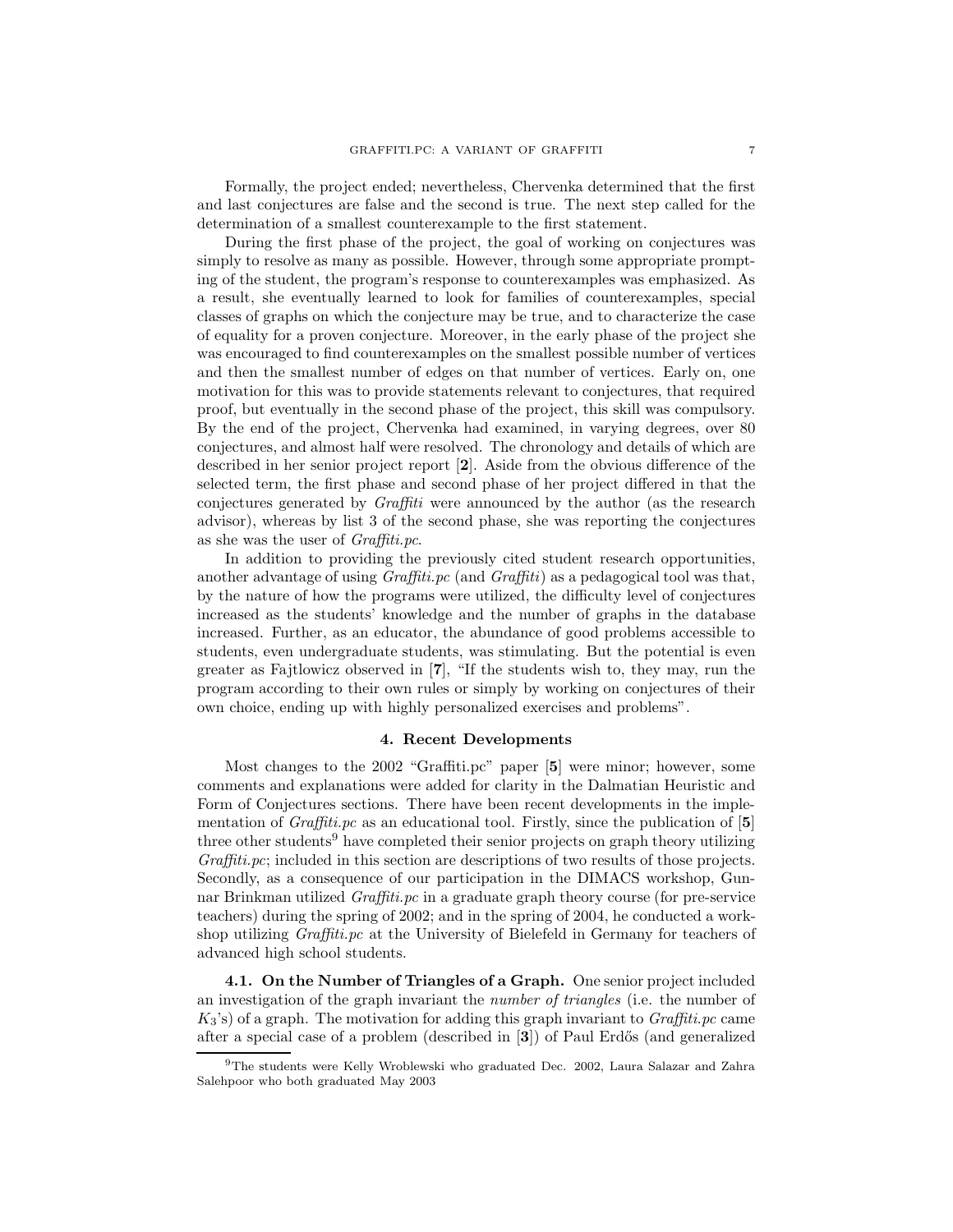by Béla Bollobás) was discussed during the DIMACS workshop. The statement of the problem is as follows, "what is the maximum number of  $K_4$  subgraphs a simple graph can contain if it has at most  $x$  triangles?". This project began by investigating upper bounds on the number of  $K_3$ 's of a graph. Since as usual, the investigation began with only  $K_1$  in the database of graphs, many conjectures were disproved (some by finding a smallest counterexample), families of counterexamples were determined, and some conjectures were proven (some only for special cases). The highlight result of this project, was a proof of a special case of the Erdős-Hanani result, see [**3**]. The statement proven in the project is that the maximum number of  $K_3$  subgraphs a simple graph can contain is 5, if it has at most 8 edges. In the notation of Bollobás, the result is  $k_3(k_2 \leq 8) = 5$ . While this, of course, is a special case of a known result (but certainly very appropriate for undergraduate research), the reason that it is of special interest here is that one of *Graffiti.pc's* conjectures was used as a lemma for the proof. This proven conjecture of *Graffiti.pc* is given as the following simple proposition, after the necessary notation is provided. Let G be a simple graph, and v a vertex of the graph. Let  $T(v)$  be the number of triangles incident to the vertex v and  $T_{max}$  the maximum of  $T(v)$  over all vertices of G. Lastly, let  $T(G)$  denote the number of triangles of the graph G.

PROPOSITION 4.1. For G a simple graph,  $T(G) \leq \frac{n(G) * T_{max}}{3}$ .

We note that this conjecture of *Graffiti.pc* did not make it to the final list of conjectures on that execution of the program; due to a numerical error, it was being reported as one of the best conjectures for a period in the program. In any case, the student promptly realized that it was correct, and used it to prove that  $k_3(k_2 \leq 8) = 5$  [11]. The conjecture that eventually replaced it (after numerical errors were dealt with) was the following stronger statement, which we observe is a special case of a generalization of the Handshaking Theorem<sup>10</sup>.

PROPOSITION 4.2. For G a simple graph,  $T(G) = \left[\sum_{v \in V(G)} T(v)\right]/3$ .

**4.2. Related to Graffiti's #158.** During one instance of another senior project, a student was resolving conjectures on the *independence number* of a graph. Of particular interest was the following conjecture encountered in one of *Graffiti.pc's* lists, which the student subsequently proved; it is listed next as a proposition. For G a simple graph, we let  $\alpha(G)$  be the independence number of the graph G and  $\Delta(G)$  the maximum degree of G.

PROPOSITION 4.3. Let G be a simple graph. If G is not an empty graph, then

 $\alpha(G) \leq$  the maximum of  $\{\Delta(G), \Delta(\overline{G})\}.$ 

Let G be a simple graph, and let  $\delta(G)$  be the minimum degree of G. In *Written on the Wall* [9] conjecture number 158, which is known to be correct<sup>11</sup>, is presented here as the following proposition.

 $10$ In most discrete mathematics textbooks one can find the statement that twice the number of edges of a graph is equal to the sum of the degrees; a obvious generalization is that for k an integer such that  $k \geq 2$ , k times the number of complete k-vertex subgraphs of a graph is equal to the sum of the number of k-vertex subgraphs incident to vertices.

<sup>&</sup>lt;sup>11</sup>It was listed between two sets of \*\*\*, which indicates that it was considered an exercise.